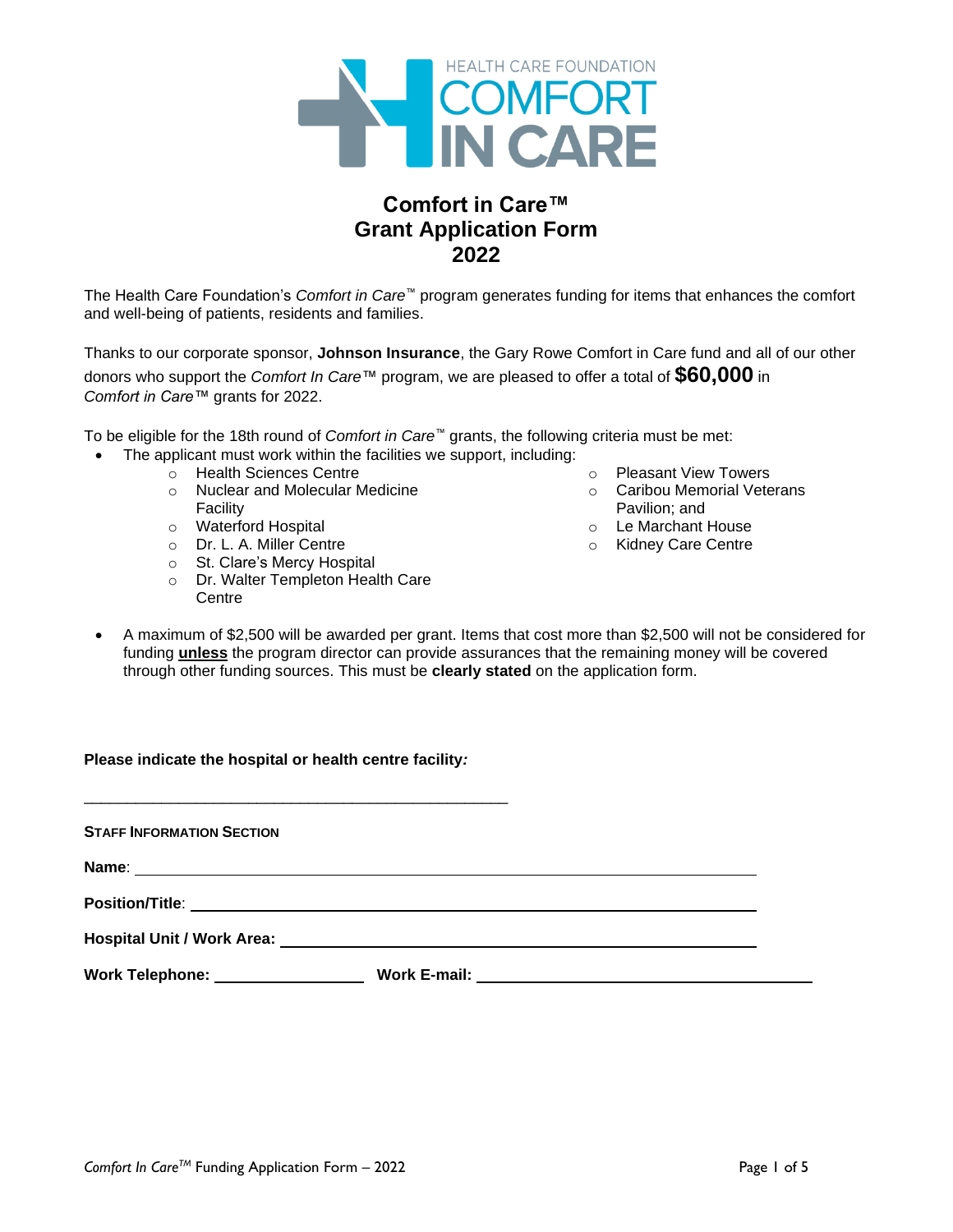

### **GRANT REQUEST INFORMATION SECTION**

Please check the applicable category you are requesting funding for in your unit/area:

#### **Equipment**

*To assist applicants with the purchase of medical equipment and/or technology that will be beneficial to patient/resident comfort and safety that is not considered a capital equipment purchase.*

#### **Special Projects**

*To assist applicants with the completion of a project that has been approved by the management of Eastern Health that will benefit patient comfort and safety.*

#### **Comfort Supplies**

*To assist applicants with the purchase of medical supplies that would be considered beneficial to the comfort of patients/residents. This is not meant to address individual patient/resident needs.*

#### **Education**

*To assist applicants with furthering education on comfort and care related issues facing health care. These grants will not be issued to individuals but will be used to provide a guest speaker and support associated costs with holding a seminar or conference in St. John's to benefit many staff. The applicant must have an education session developed or a person of interest identified.*

Is this request for the replacement of an existing item?  $\Box$  Yes  $\Box$  No

| What is the dollar amount requested, including taxes? (mandatory) \$ |
|----------------------------------------------------------------------|
| (If this is left blank, your application will not be considered)     |

| Have you obtained a price quote from a supplier? $\Box$ Yes* $\Box$ No                |  |  |  |
|---------------------------------------------------------------------------------------|--|--|--|
| *at least one price quote is mandatory and must be attached to your application form. |  |  |  |

Have you obtained approval from Infrastructure and Facilities Management (if applicable)? Yes\* No *\*if yes, please obtain signature from Facilities*

**NOTES:** 

- **i) Should your application be approved through the** *Comfort in Care TM* **grants program, the item(s) you have requested will be acquired through the Purchasing Department of Eastern Health in accordance with the Public Tendering Act. As a result, the item(s) purchased may not be the exact item(s) you have requested.**
- **ii) Should your application be approved through the** *Comfort in CareTM* **grants program, the completed purchase requisition form must be submitted to Eastern Health purchasing by June 30, 2022.**
- **iii) Your unit will have one year from the date the grant is awarded to complete any additional fundraising to purchase item(s) over the \$2,500 grant amount and submit purchasing documentation to the Health Care Foundation.**
- **iv) Any requests for equipment which require installation, such as televisions and/or television mounts, must be first approved and signed off by Infrastructure and Facilities management. Any extra costs incurred for installation must be included in the dollar amount requested.**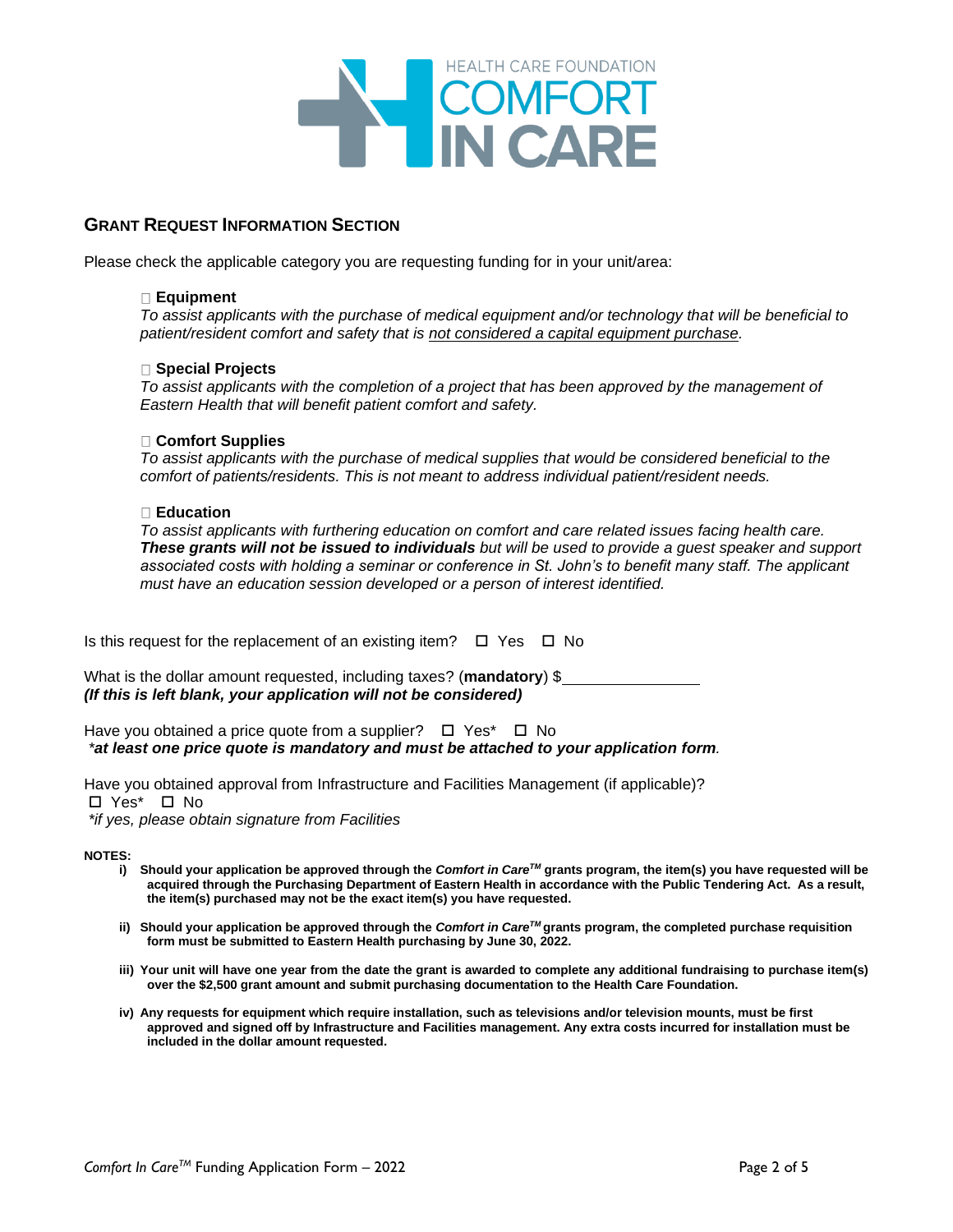

Description of item/need for which funds are requested *(attach supporting documentation if applicable)*:

Please explain how this request would enhance the comfort, safety and/or palliative needs of patients in your unit or area.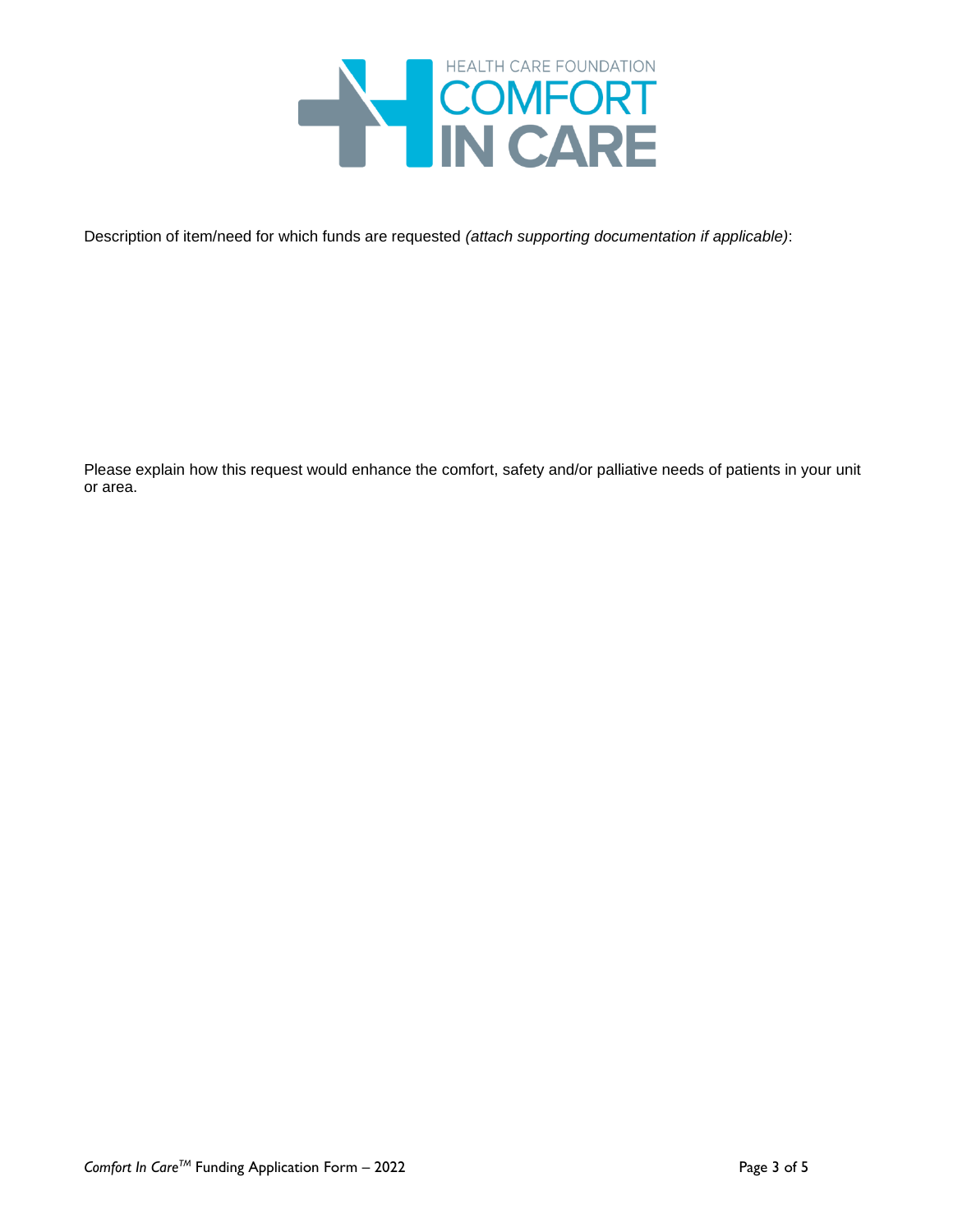

# **PROGRAM APPROVAL SECTION**

*(Please have the manager of your unit or area complete the following section and then forward to the program director for signature as indicated below)*

### **MANAGER APPROVAL**

**By signing this form, I acknowledge that:**

• **The application does meet the eligibility requirements as stipulated in the**  *Comfort in CareTM* **application guidelines.**

#### **PROGRAM DIRECTOR APPROVAL**

By signing this form, I acknowledge that:

- I support the above request and agree that it would benefit the comfort and/or safety of patients in my program as outlined.
- The request would not be otherwise available through the capital or operating budgets for my program.
- I am not aware of any reason why the request should not be granted.
- **The program will assume any costs to be incurred above the grant amount**.
- My program will adhere to hospital policy pertaining to infection control, safety, ergonomics, etc., surrounding the purchase of any item(s).

| Site: |  |  |
|-------|--|--|